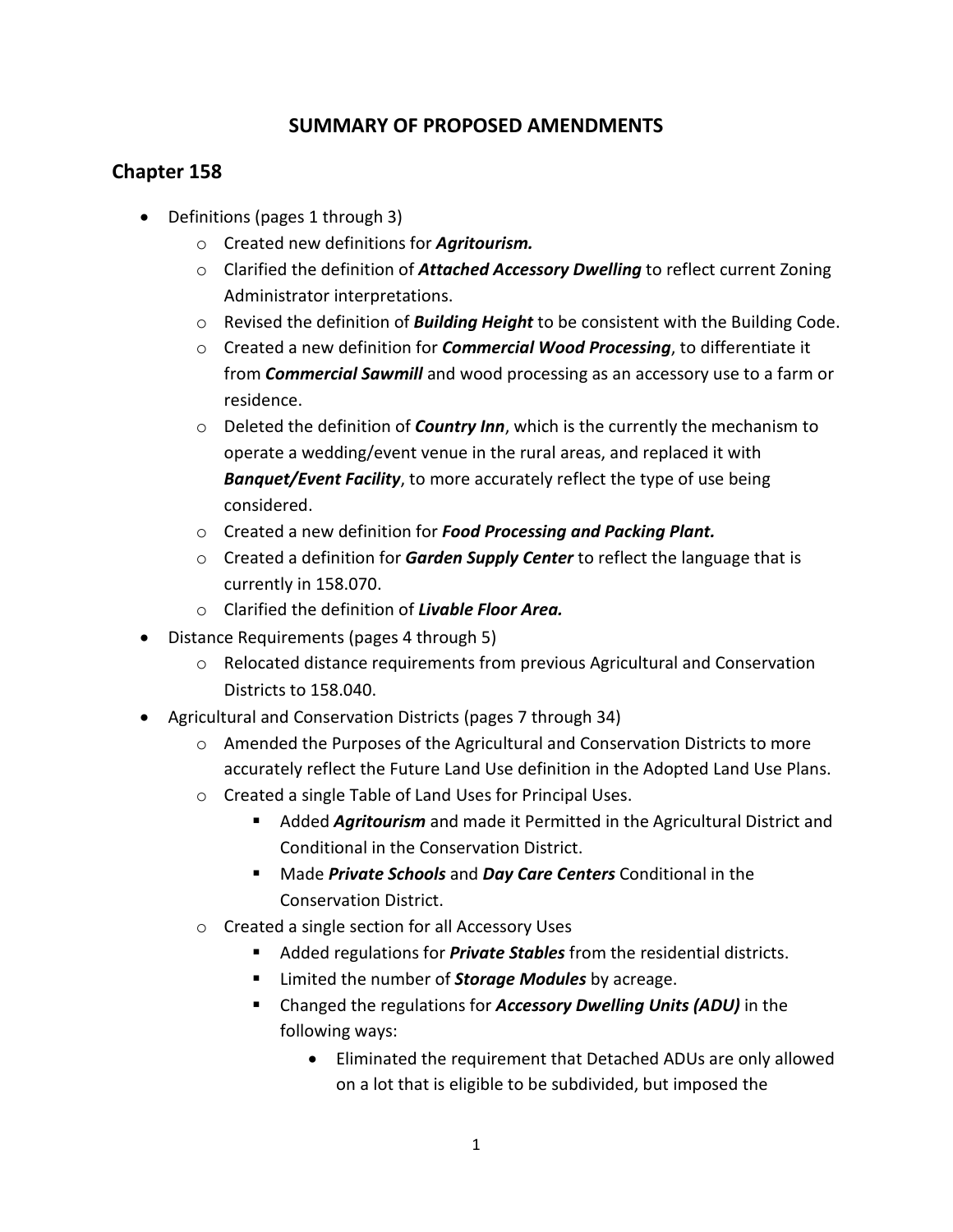following requirements, which are identical to the requirements for Attached ADUs:

- o The maximum size of the ADU is 1,000 sf of livable space, not subject to a variance
- $\circ$  There may be no more than two bedrooms, with a parking space for each bedroom
- In addition, the Detached ADU must be located on a minimum 3 acre lot and must be no more than 50 feet from the principal residence.
- The existing requirements for all ADUs that the property owner must live in one of the two units, that there may only be one ADU (either attached or detached) on a single lot, and that all Health Department regulations must be met are also included.
- Changed the regulations for *Cottage Industry* and single-chair *Beauty Parlors/Barbershops* to allow affidavits to be signed by the applicants rather than a public hearing.
- Added restrictions to *Lawn Care and Maintenance Service.*
- Revised *Accessory Sawmills* to specify the *Production of Firewood or Mulch* when accessory to farming or residential parcels for private use only, with certain restrictions.
- o Created a single section for all Bulk Requirements
	- Updated references to certain uses.
	- **Increased the lot area for schools to be consistent with the State of** Maryland and Carroll County Public School policy.
- Specific Uses (pages 41 through 52)
	- o Relocated all the regulations for specific uses that were previously included in the Agricultural and Conservation Districts into a single section
		- Relocated *Commercial Camping* from Overlay Districts, as it is a specific use and not an overlay zone
		- Clarified that the manufacture of mulch is included in the newly defined **Commercial Wood Processing**
		- Added new regulations to *Contractors' Equipment Storage*, specifically requiring a minimum 5 acre lot, maximum 1 acre use area, and 600' separation from surrounding residential properties
		- Added the current minimum area requirements for *Commercial Kennels* in the Conservation District into the Agricultural District.